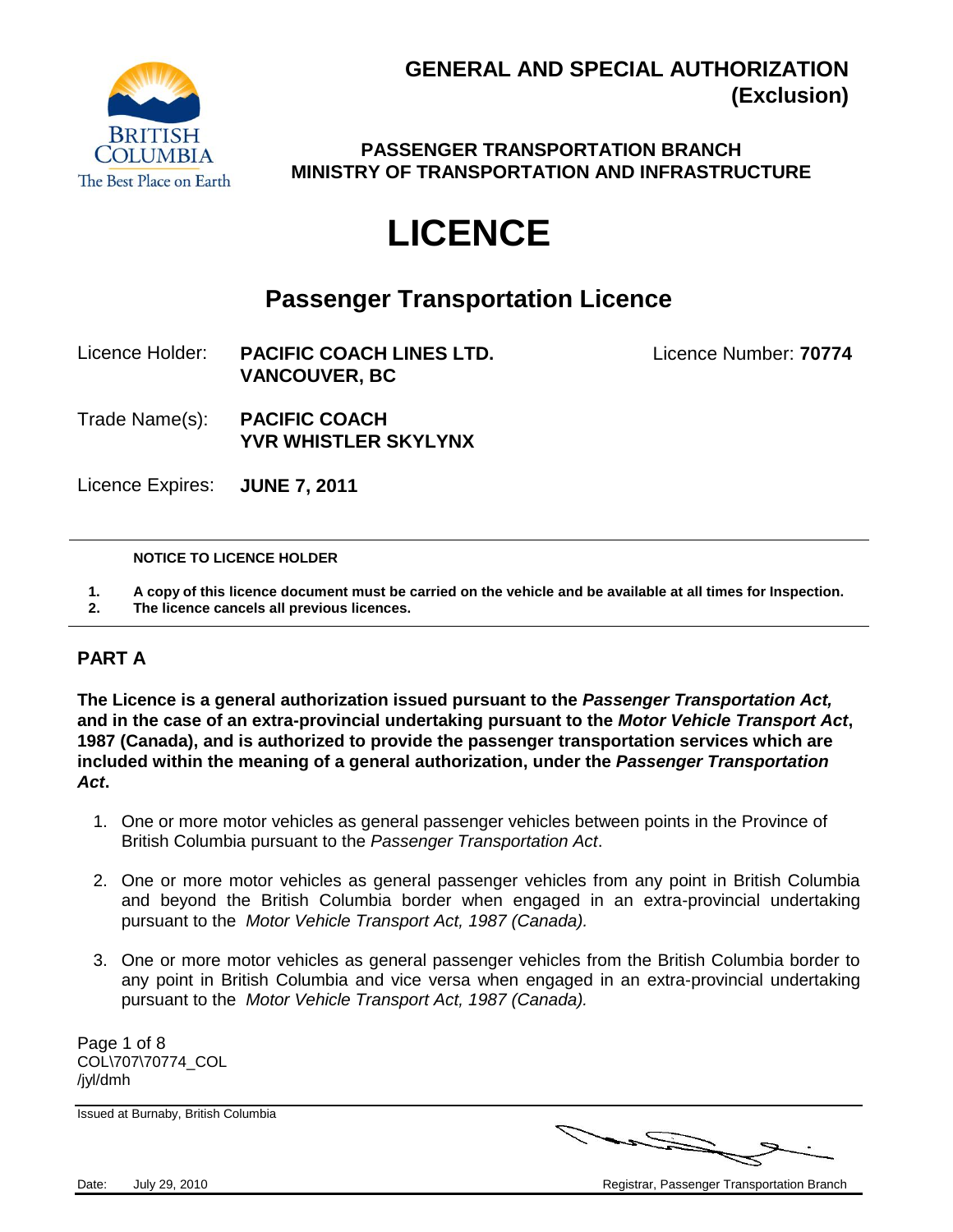**The Licence holder issued for this General Authorization has indicated that it will be operating commercial passenger vehicles in accordance with the following Inter-City Bus exclusion(s) as stated in the Passenger Transportation Regulation:**

 $\bullet$ **Passenger Transportation Regulation, Section 2 (1) excerpt:**

(a) the commercial passenger vehicle

- (i) picks up passengers from one or more locations in a municipality,
- (ii) transports those passengers to a location outside of the originating municipality, and
- (iii) returns those passengers to the originating municipality;
- (b) no passengers board the bus other than those passengers referred to in paragraph  $(a)(i)$ ;
- (c) none of the passengers referred to in paragraph (a)(i) disembark in the originating municipality without having first gone to the location referred to in paragraph (a)(ii).

Page 2 of 8 COL\707\70774\_COL /jyl/dmh

Issued at Burnaby, British Columbia



Date: July 29, 2010 **Date:** July 29, 2010 **Registrary Proportation Branch** Registrar, Passenger Transportation Branch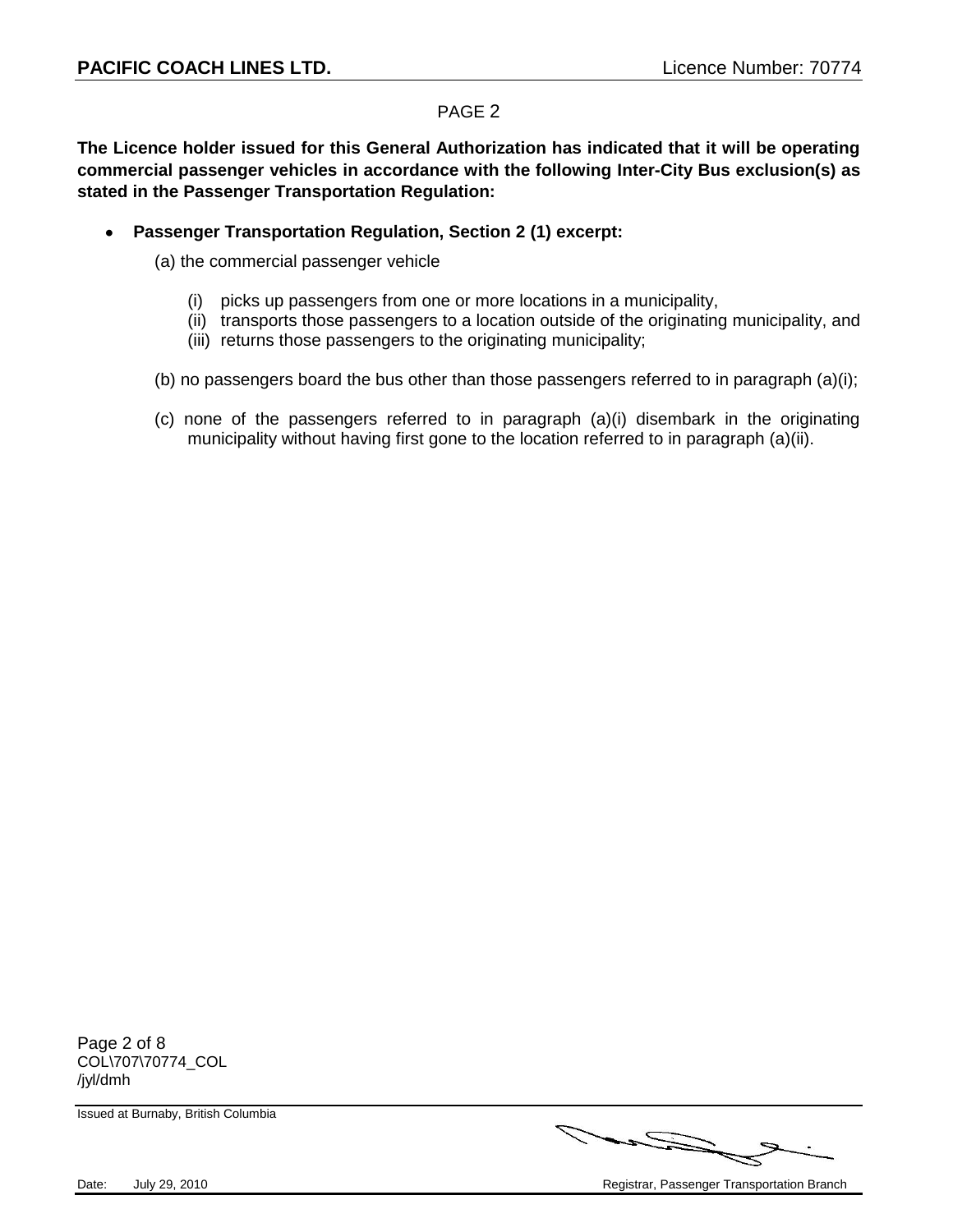### **PART B**

**The Licence is a special authorization issued pursuant to the** *Passenger Transportation Act,*  **and in the case of an extra-provincial undertaking pursuant to the** *Motor Vehicle Act, 1987 (Canada),* **and is authorized to provide the passenger transportation services within the meaning of a special authorization, under the** *Passenger Transportation Act* **under the terms and conditions as specified below.**

| <b>Special</b><br><b>Authorization:</b> | <b>Inter-City Bus (ICB)</b>                                                                                                                                                                                                                                                                                                                       |
|-----------------------------------------|---------------------------------------------------------------------------------------------------------------------------------------------------------------------------------------------------------------------------------------------------------------------------------------------------------------------------------------------------|
| Terms &<br><b>Conditions:</b>           |                                                                                                                                                                                                                                                                                                                                                   |
| Service: :                              | Transportation of passengers must be provided to and from each route<br>point on a scheduled basis according to the minimum frequency that is set<br>for the authorized route.                                                                                                                                                                    |
|                                         | Schedule: The licence holder must publish, in a manner accessible to the general<br>public, a schedule for each route with the time and location of each stop,<br>and must carry in each vehicle a copy of the schedule that the vehicle is<br>following.                                                                                         |
|                                         | Abbreviation: : The following abbreviation is used to describe terms and conditions of this<br>special authorization.                                                                                                                                                                                                                             |
|                                         | alt "alternate" route point that is not located directly enroute between<br>other route points authorized by the Board; service may be provided to<br>one or more alternate route points at the option and frequency of the<br>licence holder on the condition that all minimum route frequencies<br>approved or set by the Board are maintained. |
| Authorization:                          | Express: Transportation of standees is authorized only when all of the following<br>conditions are met:                                                                                                                                                                                                                                           |
|                                         | 1. The licence holder has current and proper insurance coverage for the<br>transportation of standees,                                                                                                                                                                                                                                            |
|                                         | 2. Passengers are not permitted to stand for a period that is longer than<br>30 minutes or for a distance that exceeds 30 road kilometres, and                                                                                                                                                                                                    |
|                                         | 3. Freight and passenger baggage is not carried in the passenger<br>compartment when standees are being transported.                                                                                                                                                                                                                              |
| Page 3 of 8<br>COL\707\70774_COL        |                                                                                                                                                                                                                                                                                                                                                   |

/jyl/dmh

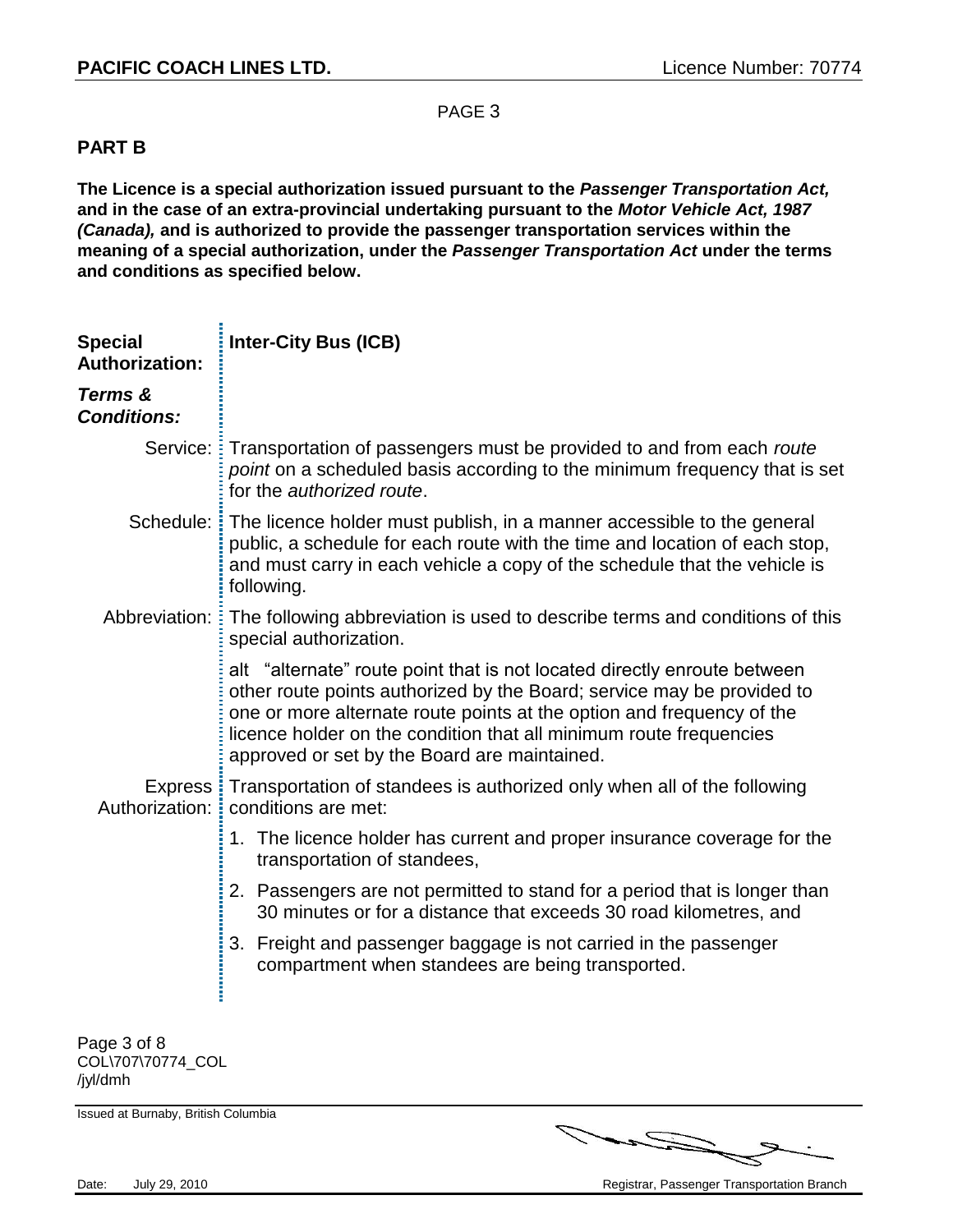| Point 1:             | Terminating: City of Vancouver             |                                                           |                                                                                                            |
|----------------------|--------------------------------------------|-----------------------------------------------------------|------------------------------------------------------------------------------------------------------------|
| Point 2:             | Terminating : City of Victoria             |                                                           |                                                                                                            |
| Authorized<br>Route: | <b>Route Points</b>                        |                                                           | Daily Minimum in Each Direction <sup>1</sup>                                                               |
|                      |                                            | Peak Season <sup>2</sup>                                  | Off Peak $3$                                                                                               |
|                      | City of Vancouver                          | 13 separate,<br>individual<br>ferry sailings <sup>4</sup> | 7 separate, individual<br>ferry sailings on<br>Monday, Tuesday,<br>Wednesday,<br>Thursday and<br>Saturday. |
|                      |                                            |                                                           | 9 separate, individual<br>ferry sailings on<br>Friday and Sunday <sup>5</sup>                              |
|                      | City of Richmond <sup>6</sup>              | alt                                                       | alt                                                                                                        |
|                      | Vancouver<br><b>International Airport</b>  | 7 stops                                                   | 7 stops                                                                                                    |
|                      | City of Richmond <sup>6</sup>              | Alt                                                       | Alt                                                                                                        |
|                      | <b>Tsawwassen Ferry</b><br><b>Terminal</b> | 13 separate,<br>individual<br>ferry sailings <sup>4</sup> | 7 separate, individual<br>ferry sailings on<br>Monday, Tuesday,<br>Wednesday,<br>Thursday and<br>Saturday. |
|                      |                                            |                                                           | 9 separate, individual<br>ferry sailings on<br>Friday and Sunday <sup>5</sup>                              |
|                      | <b>Swartz Bay Ferry</b><br><b>Terminal</b> | 13 separate,<br>individual<br>ferry sailings <sup>4</sup> | 7 separate, individual<br>ferry sailings on<br>Monday, Tuesday,<br>Wednesday,<br>Thursday and              |
| Page 4 of 8          |                                            |                                                           |                                                                                                            |

## **Route Number: 1 of 2 (via Tsawwassen/Swartz Bay ferry)**

COL\707\70774\_COL /jyl/dmh

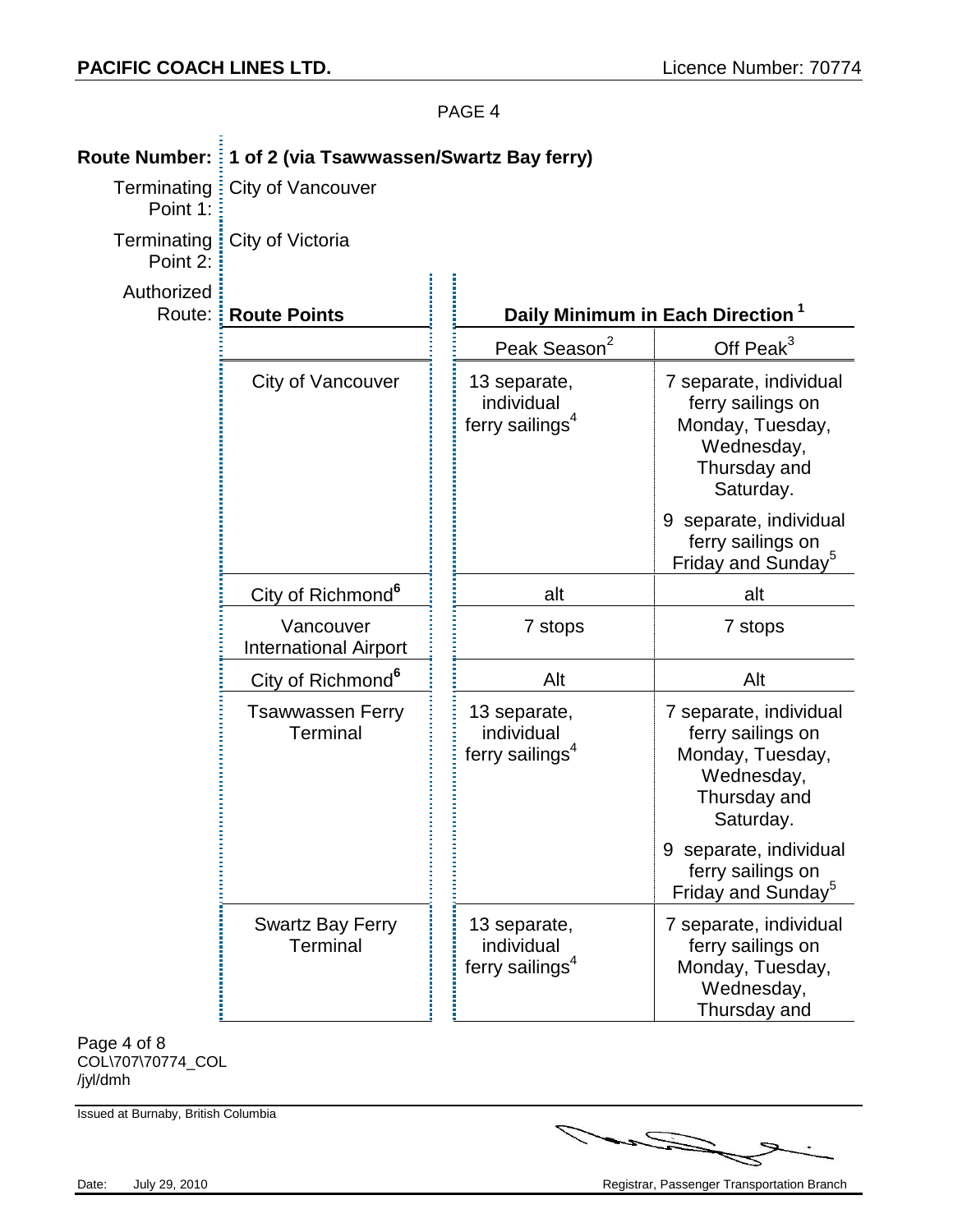|                                  |                                                                                                                                                                                                                                                                                                                                                     |                                            | Saturday.                                                                                                  |  |
|----------------------------------|-----------------------------------------------------------------------------------------------------------------------------------------------------------------------------------------------------------------------------------------------------------------------------------------------------------------------------------------------------|--------------------------------------------|------------------------------------------------------------------------------------------------------------|--|
|                                  |                                                                                                                                                                                                                                                                                                                                                     |                                            | 9 separate, individual<br>ferry sailings on<br>Friday and Sunday <sup>5</sup>                              |  |
|                                  | Town of Sidney <sup>7</sup>                                                                                                                                                                                                                                                                                                                         | Alt                                        | Alt                                                                                                        |  |
|                                  | City of Victoria                                                                                                                                                                                                                                                                                                                                    | 13 separate<br>ferry sailings <sup>4</sup> | 7 separate, individual<br>ferry sailings on<br>Monday, Tuesday,<br>Wednesday,<br>Thursday and<br>Saturday. |  |
|                                  |                                                                                                                                                                                                                                                                                                                                                     |                                            | 9 separate, individual<br>ferry sailings on<br>Friday and Sunday <sup>5</sup>                              |  |
| Footnotes:                       | <sup>1</sup> The minimum daily frequencies listed correspond roughly to the<br>"core service levels" set out in the Coastal Ferry Services<br>Contract between the Province of British Columbia and BC<br>Ferries. Should the core service levels change, the Board may,<br>on its own initiative, amend the licensee's minimum route<br>frequency. |                                            |                                                                                                            |  |
|                                  | <sup>2</sup> Peak Season-The end of the school year through Labour Day<br>weekend.                                                                                                                                                                                                                                                                  |                                            |                                                                                                            |  |
|                                  | <sup>3</sup> Off Peak Season Post Labour Day weekend to the end of the<br>school year.                                                                                                                                                                                                                                                              |                                            |                                                                                                            |  |
|                                  | <sup>1</sup> In peak season, PCL <u>must</u> serve <u>all s</u> eparate, individual sailings<br>up to a minimum of 13.                                                                                                                                                                                                                              |                                            |                                                                                                            |  |
|                                  | <sup>5</sup> In off peak season, PCL <u>must</u> serve <u>all</u> sailings up to a minimum<br>of 7 on Monday, Tuesday, Wednesday, Thursday and Saturday<br>and must serve all sailings up to a minimum of 9 on Friday and<br>Sunday.                                                                                                                |                                            |                                                                                                            |  |
|                                  | <sup>6</sup> The Vancouver International Airport is excluded from the City of<br>Richmond for the purposes of this special authorization.                                                                                                                                                                                                           |                                            |                                                                                                            |  |
|                                  | $7$ The "alt" authorization for the Town of Sidney is for Victoria bound trips<br>only.                                                                                                                                                                                                                                                             |                                            |                                                                                                            |  |
|                                  |                                                                                                                                                                                                                                                                                                                                                     |                                            |                                                                                                            |  |
| Page 5 of 8<br>COL\707\70774_COL |                                                                                                                                                                                                                                                                                                                                                     |                                            |                                                                                                            |  |

/jyl/dmh

Issued at Burnaby, British Columbia



Date: July 29, 2010 July 29, 2010 and the Case of Case of Case of Case of Case of Case of Case of Case of Case of Case of Case of Case of Case of Case of Case of Case of Case of Case of Case of Case of Case of Case of Case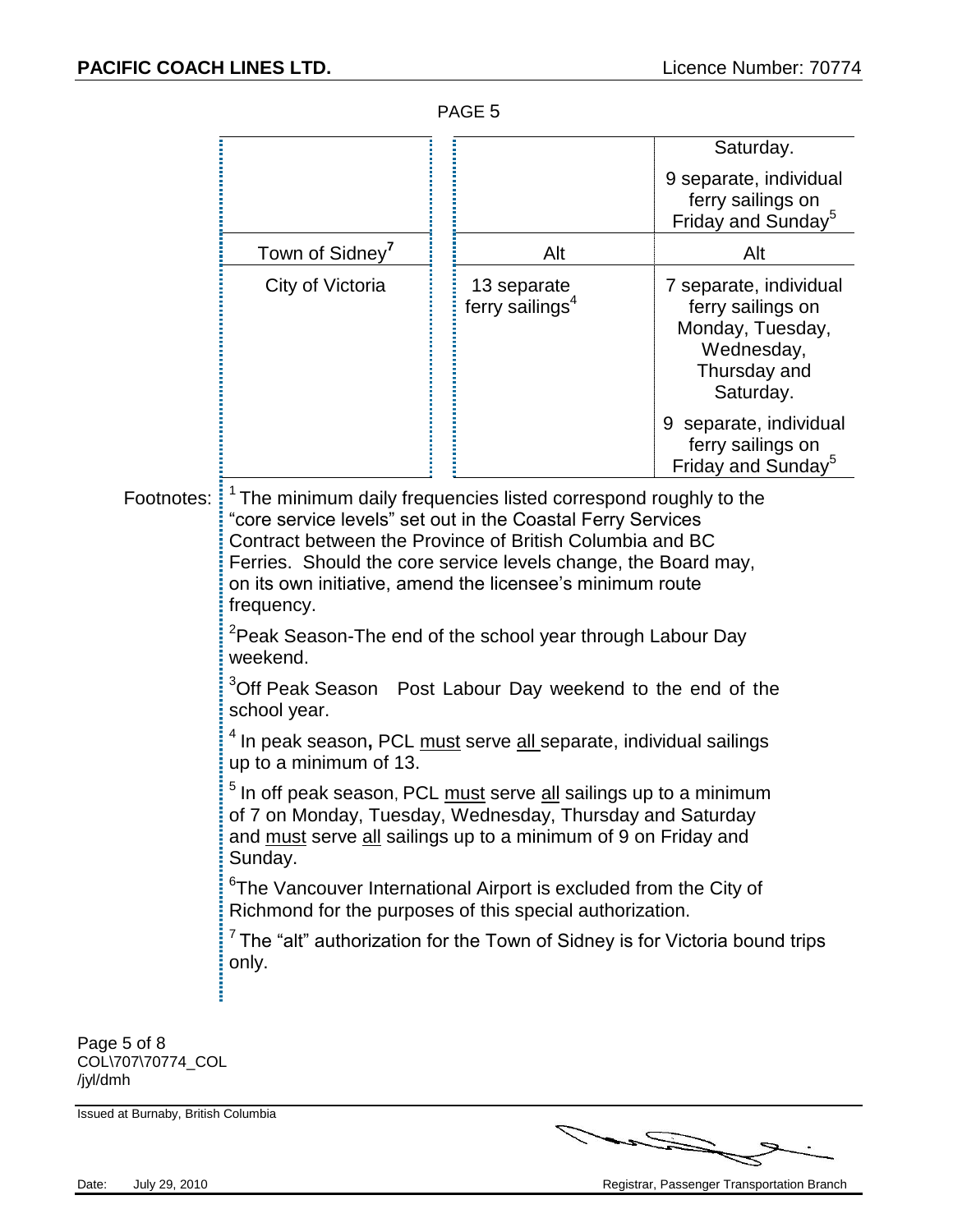|                              | PAGE <sub>6</sub>                                                                                                                                                                                                                                                                        |                                                                        |  |
|------------------------------|------------------------------------------------------------------------------------------------------------------------------------------------------------------------------------------------------------------------------------------------------------------------------------------|------------------------------------------------------------------------|--|
| & Drop Off:                  | Limited Pick Up: Victoria Bound Trips:                                                                                                                                                                                                                                                   |                                                                        |  |
|                              | From the City of Vancouver through until the Vancouver International<br>Airport, passengers may be picked up only. After departing from the<br>Vancouver International Airport, passengers may be picked up or dropped<br>off.                                                           |                                                                        |  |
|                              | Vancouver Bound Trips:                                                                                                                                                                                                                                                                   |                                                                        |  |
|                              | From the City of Victoria through until any point reached before arriving at<br>the Vancouver International Airport, passengers may be picked up or<br>dropped off. From the Vancouver International Airport through until the<br>City of Vancouver, passengers may be dropped off only. |                                                                        |  |
|                              | Pick up and Drop off in Richmond':                                                                                                                                                                                                                                                       |                                                                        |  |
|                              | Despite the limitations set out above, passengers may be picked up and<br>dropped off in either direction within the City of Richmond <sup>2</sup> .                                                                                                                                     |                                                                        |  |
| Route Number: 2 of 2         |                                                                                                                                                                                                                                                                                          |                                                                        |  |
| Terminating<br>Point 1:      | Vancouver International Airport (YVR)                                                                                                                                                                                                                                                    |                                                                        |  |
| Terminating<br>Point 2:      | Resort Municipality of Whistler                                                                                                                                                                                                                                                          |                                                                        |  |
| Authorized<br>Route:         | <b>Route Points</b>                                                                                                                                                                                                                                                                      | Daily Minimum (each direction)                                         |  |
|                              | Vancouver International Airport                                                                                                                                                                                                                                                          | 4                                                                      |  |
|                              | City of Richmond Hotel Area*                                                                                                                                                                                                                                                             | 4                                                                      |  |
|                              | City of Vancouver Hotel Area**                                                                                                                                                                                                                                                           | 4                                                                      |  |
|                              | <b>District of Squamish</b>                                                                                                                                                                                                                                                              | 4                                                                      |  |
|                              | <b>Resort Municipality of Whistler</b>                                                                                                                                                                                                                                                   | 4                                                                      |  |
| Service !<br>Limitation:     | Service on this route may only be provided if there is a current written<br>contract between Pacific Coach Lines Ltd. and the Vancouver International<br>Airport Authority.                                                                                                              |                                                                        |  |
| Route Point !<br>Boundaries: | * City of Richmond Hotel Area is bounded on the north by the North Arm of<br>the Fraser River, on the south by Granville Avenue, on the East by No. 5<br>Road, and on the west by Gilbert Road.                                                                                          |                                                                        |  |
|                              |                                                                                                                                                                                                                                                                                          |                                                                        |  |
| Page 6 of 8                  |                                                                                                                                                                                                                                                                                          | ** City of Vancouver Hotel Area is bounded on the north by the Burrard |  |

Issued at Burnaby, British Columbia

U

J)

 $\mathcal{L}$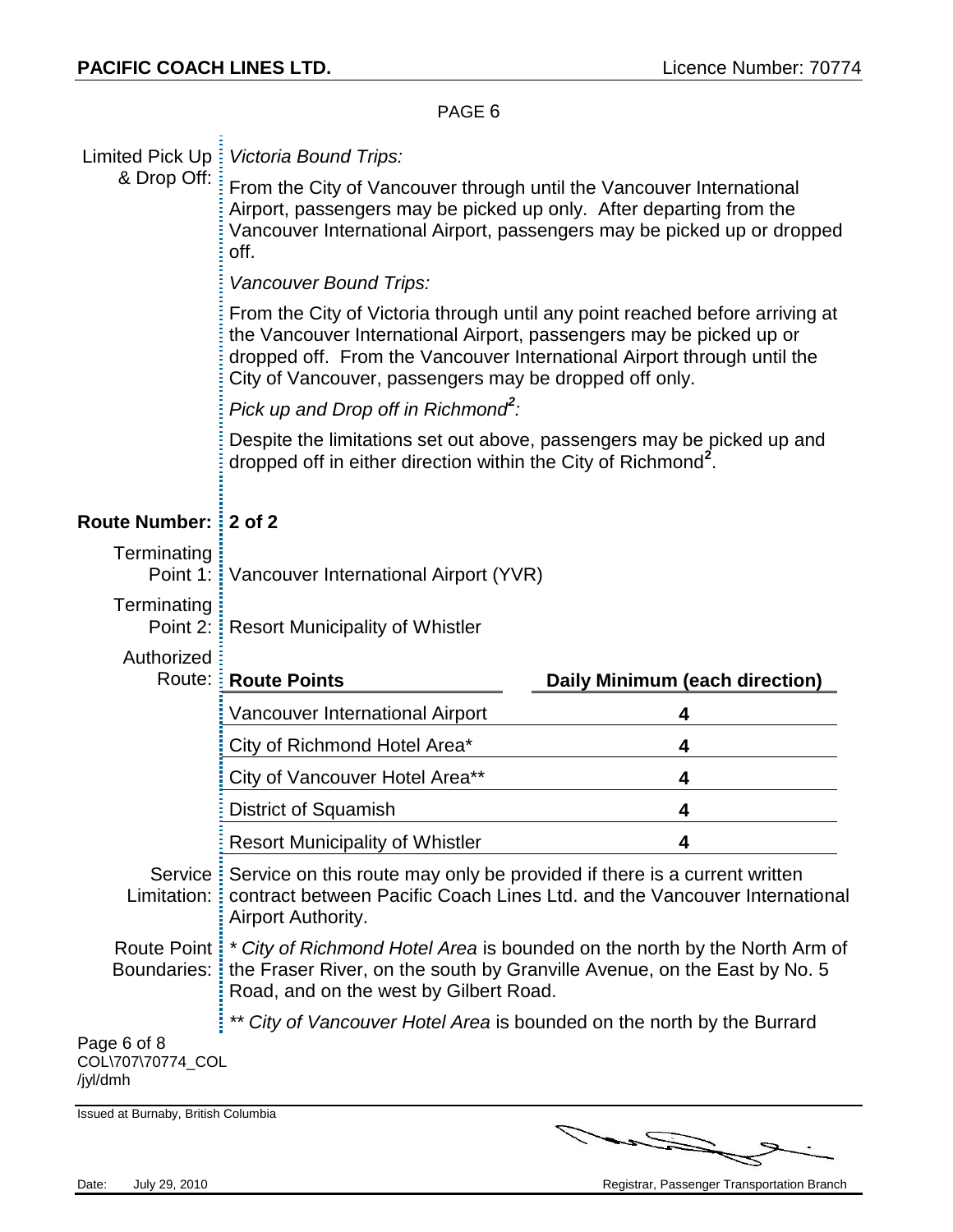Inlet, on the south by Thirteenth Avenue, on the East by Main Street, and on the west by English Bay (for points on the "north shore side" of False Creek) and Arbutus Street (for points on the "south shore side" of False Creek).

Limited Pick Up: & Drop Off: Passenger pick up and drop off is limited to route points on the authorized route.

> Service may only be provided to passengers who have purchased from Pacific Coach Lines Ltd. or an agent of Pacific Coach Lines Ltd. a one-way or return trip ticket for the following trips:

- YVR to Whistler or vice versa
- YVR to Squamish or vice versa  $\bullet$
- Vancouver Hotel Area to or from either YVR or Whistler  $\bullet$

### *Route Points*

Subject to the "Stopover Service in the Richmond Hotel Area" provision below, passengers may be picked up or dropped off only at scheduled locations situated at or within one of the route points on the authorized route.

### *Stopover Service in the Richmond Hotel Area*

Service to points in the City of Richmond Hotel Area may only be provided as a stopover service to passengers on trips starting at YVR and ending in Whistler, or vice versa. Passengers with stopover privileges may be dropped off in the Richmond Hotel Area and later picked up to continue their trip through to their destination (i.e. either YVR or Whistler).

**Engaged**  The holder of this licence may operate as an inter-city bus when engaged **Carrier**: by another licensed operator in the following limited circumstances:

#### **Authorization:** 1. The other licensed operator must have a special authorization to operate an inter-city bus under a licence issued pursuant to the *Passenger Transportation Act* (British Columbia) ,

- 2. The holder of this licence must have signed written authorization from the other licensed operator specifying the terms by which the licence holder is engaged including the time period for which the written authorization is valid,
- 3. The holder of this licence must operate its vehicles in accordance with all the applicable terms and conditions of the other licensed operator's licence, and

Page 7 of 8 COL\707\70774\_COL /jyl/dmh